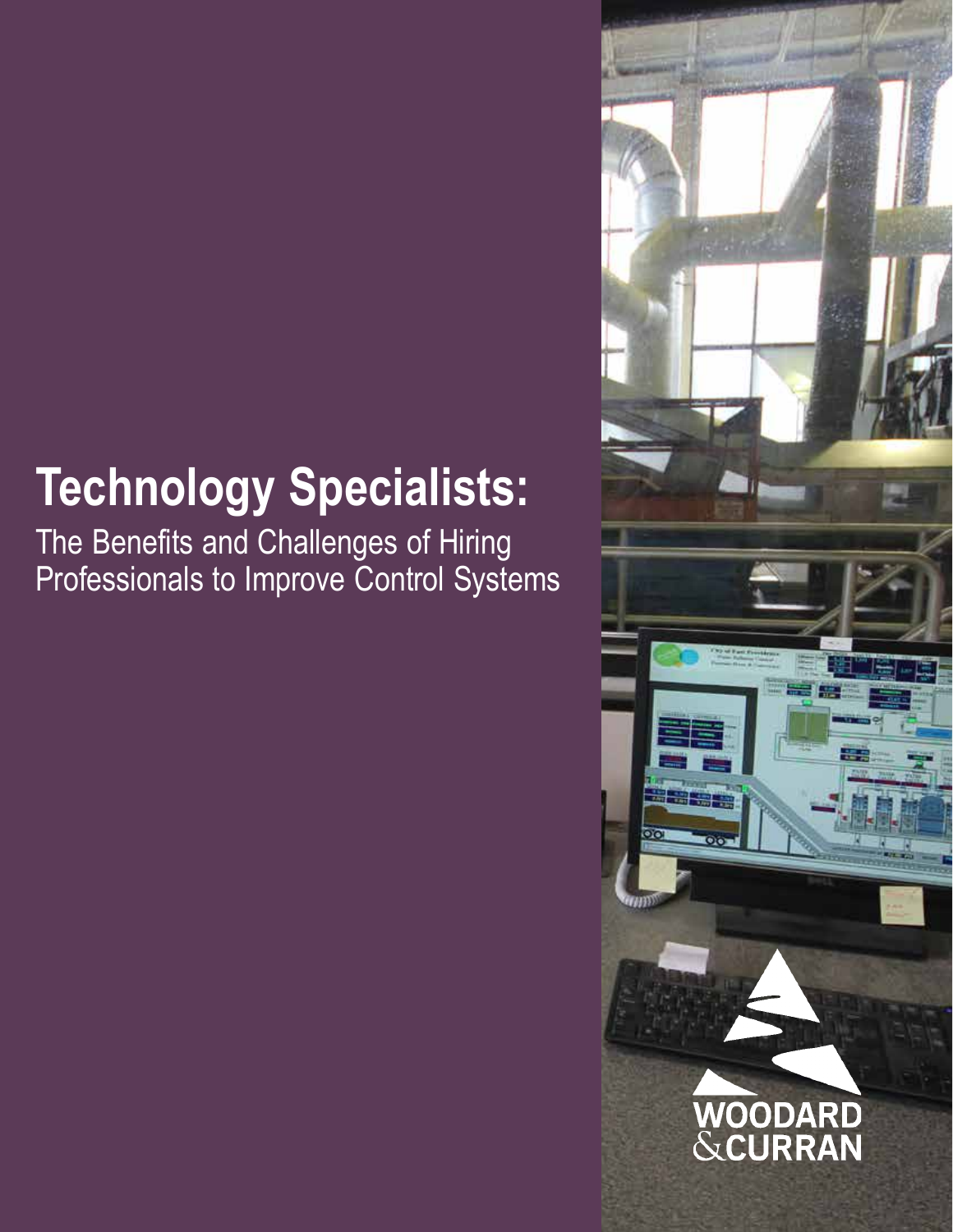Technology Specialists: The Benefits and Challenges of Hiring Professionals to Improve Control Systems Copyright © 2013

Published by Woodard & Curran Inc 41 Hutchins Drive Portland, ME 04102

All rights reserved. Except as permitted under U.S. Copyright Act of 1976, no part of this publication may be reproduced, distributed, or transmitted in any form or by any means, or stored in a database or retrieval system, without the prior written permission of the publisher.

Design by Woodard & Curran. www.woodardcurran.com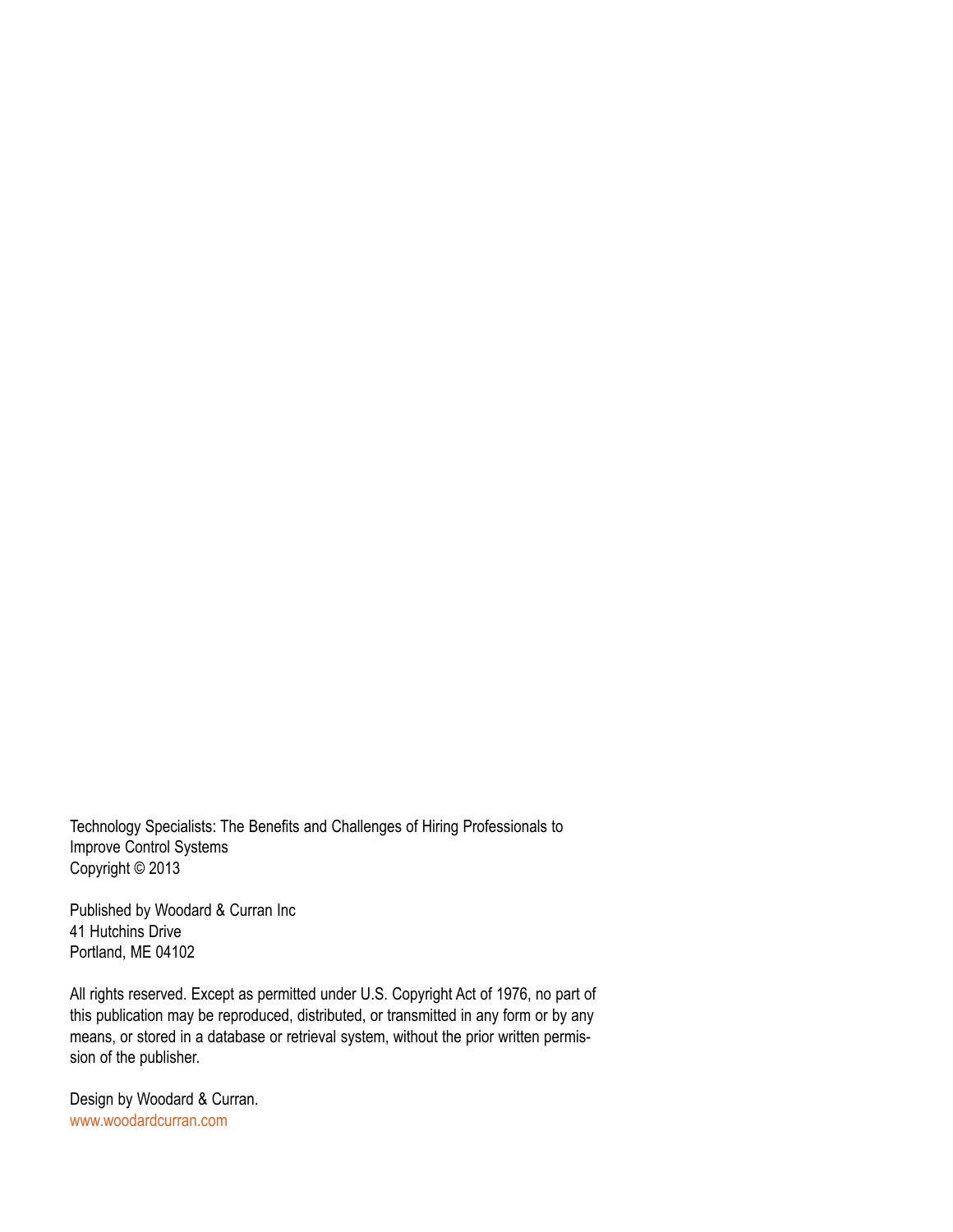

## **ABSTRACT**

A technology specialist is the key to a successful municipal control system. The specialist works on three areas to maintain and improve a control system: maintenance and upgrades, continuous improvements and process control adjustments, and finally the planning and execution of capital projects.

Facility operators who don't have the time or the expertise to maintain complex control systems are often losing the significant efficiency gains achieved with a fully optimized system. Maintenance minimizes degradation of the control system while upgrades jump the system back up to the steady state level. The continuous improvement of a control system means a gradual increase in operational efficiency as the plant ages—the opposite of what occurs if the plant is neglected. Improvements to the control system and instrumentation can be a black box to many municipalities. A technology specialist can open that box and find the best solutions. A specialist can inform the plant when it's time to consider putting a capital project in a future budget, particularly if the plant is considering growing, adding operations to the control system, or simply replacing a large section of a control system that has become outdated and past its useful life.

Municipalities are competing with the private sector for a limited pool of technology specialists. The challenge is not only finding a qualified individual but finding the right balance between full-time, part-time, or outsourced support. Best practice suggests that there should be a single point of contact either way—an individual who is an expert in your system and available when needed.

## **INTRODUCTION**

In the city of Haverhill, the municipal water treatment plant faced a dilemma; they could not find qualified operators for their third shift. Like many utility operators, they were compelled to pay overtime to have their current staff cover the shift, which only led to the staff feeling overworked and burnt out. A Technology Specialist from Woodard & Curran worked with the utility to improve their alarming and automated processes. The specialist also implemented SCADA upgrades, developed sitespecific procedures, and trained the Haverhill treatment plant staff to use the new technology. These improvements gave the plant operators the confidence they needed to run the plant unmanned during the third shift and provided a more stable and consistent operation. Turning to automation and eliminating the third shift saved the plant \$150,000 in staffing and a 29% reduction in overtime costs.

A control system at a municipal utility requires maintenance, upgrades, process improvements, and a plan to implement necessary upgrades in order to operate at Facility operators who don't have the time or the expertise to maintain complex control systems are often losing the significant efficiency gains achieved with a fully optimized system.



Turning to automation and eliminating the third shift saved the City of Haverhill's municipal water treatment plant \$150,000 in staffing and a 29% reduction in overtime costs.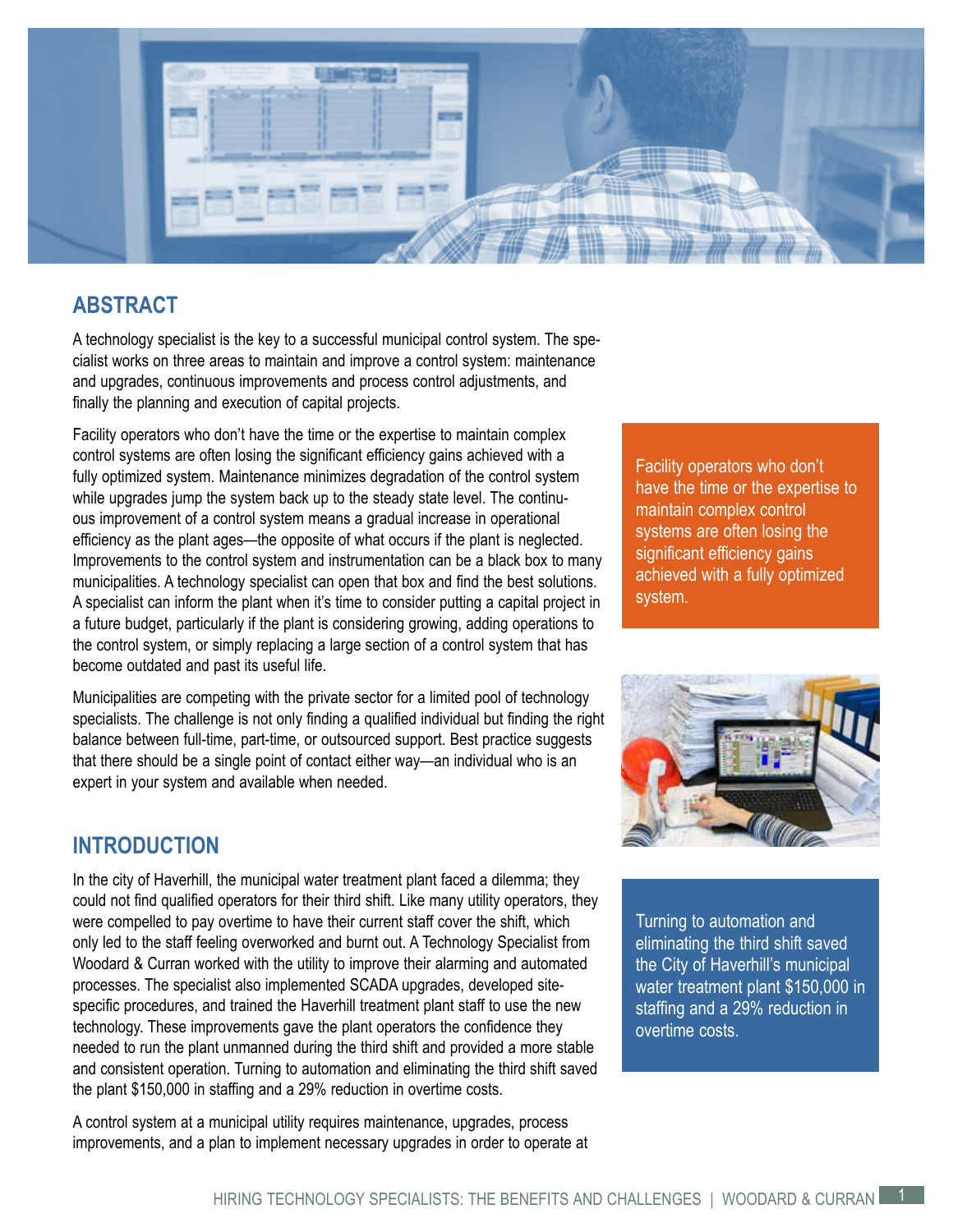a consistent level, enhance automation, and enable remote operation. A well maintained control system can increase productivity and reduce energy and operating costs. Facility operators who don't have the time or the expertise to maintain complex control systems are often losing the significant efficiency gains achieved with a fully optimized system. Systems degrade over time, reducing the value and reliability the advanced technology can offer.

A full-time, part-time, or outsourced technology specialist can fill the role of maintaining, updating, and improving a control system. There are positive and negative aspects associated with each level of engagement the specialist has at a plant. Before those viewpoints are explored, the need for a plant to fill the critical role played by a technology specialist should be established.

# **THE ROLE OF A TECHNOLOGY SPECIALIST**

# **Performing Maintenance and Upgrades**

The primary role of a technology specialist is to maintain and upgrade the instrumentation and controls to keep the plant running at a consistent operational level. The first task is to acquire an adequate inventory of spare parts and to replace equipment past its useful life. Maintenance minimizes degradation of the control system while upgrades jump the system back up to the steady state level.

Maintenance of instrumentation is generally focused on calibration. Instruments need to be accurate and reliable for the control system to be useful. The technology specialist will keep a detailed record of when instruments are calibrated, when they need to be calibrated again, and when they need to be replaced. Depending on the skills of the technology specialist, they will calibrate the instruments themselves or coordinate with a third party to ensure the calibrations are up to date, conform with the manufacturer's recommendations, and comply any regulations associated with the devices.

There are essential maintenance tasks a specialist will perform that operators generally don't have time to perform. For example, communications wiring, transceivers, and receivers (i.e. radios, Ethernet switches, and serial repeaters) should be tested and checked on a regular basis. UPS battery systems should be unplugged and tested at least once a year and replaced on a routine basis (usually every three years). The specialist will verify that all computers are running the same version of software, have the same code, and are backed up to get a system restored and running in the event of a system failure. SCADA software needs to be upgraded to be compatible with the current version of Microsoft Windows and to make sure it is compatible with the programming laptop. Upgrades to computers need to occur every 3-4 years. The computer is the weakest link in a SCADA system, so keeping them up to date and replaced on a routine basis is crucial to preventing unnecessary downtime.

Equipment and firmware becomes obsolete and needs to be upgraded to make for smooth parts swap when a device fails. Instrumentation needs updated firmware to make the installation of a new probe or device easier. Probes can be upgraded to increase accuracy. Analyzers and flow meters are upgraded to deal with obsolete firmware and obsolete communications protocols. PLCs become obsolete and need to be upgraded, as spare parts become scarce and priced out of the market. PLC

Instrument maintenance and upgrades minimize degradation of the control system while upgrades jump the system back up to the steady state level.



A Technology Specialist performs essential maintenance tasks that operators generally don't have time to perform.

Equipment and firmware becomes obsolete and needs to be upgraded to make for smooth parts swap when a device fails.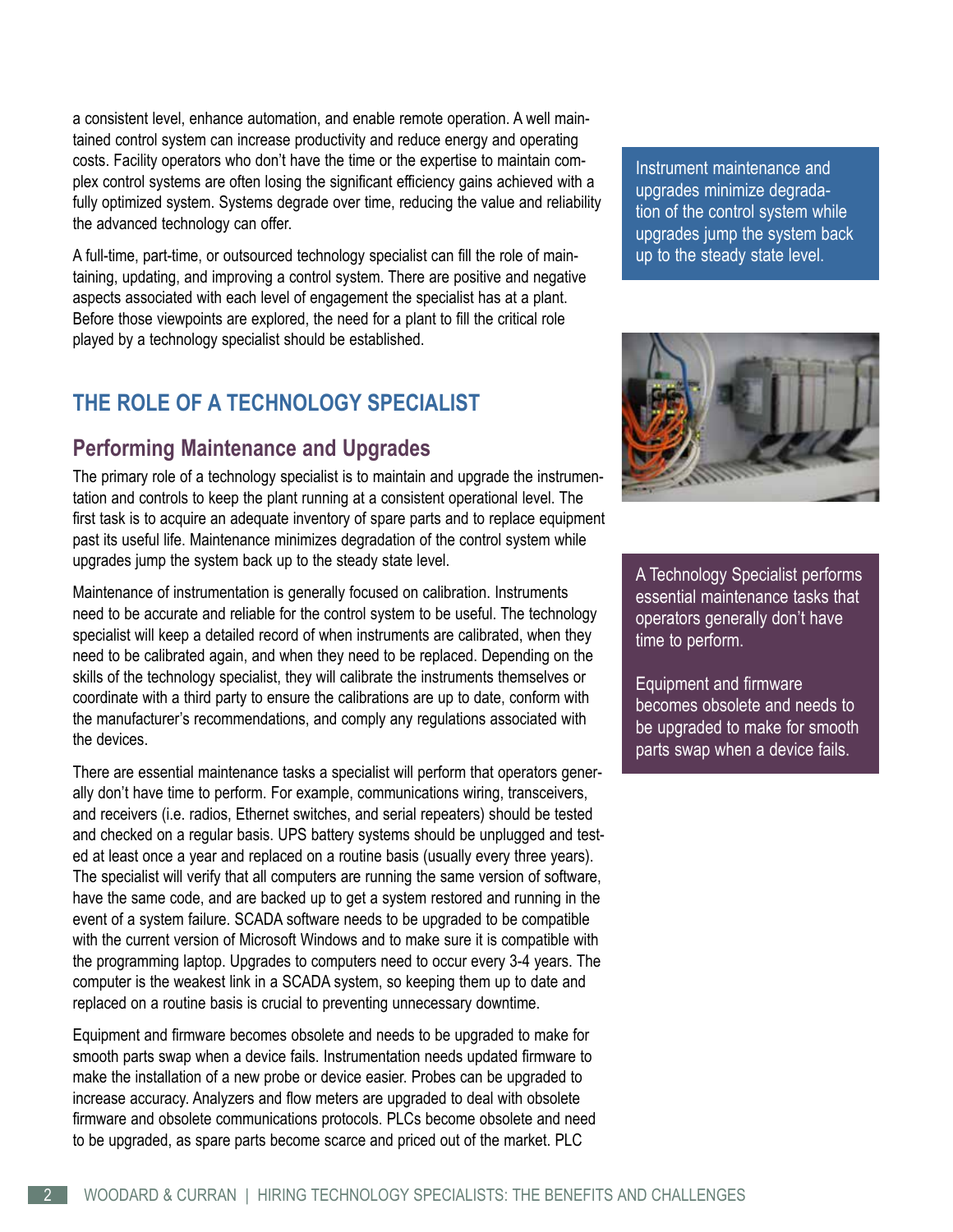programs also need to be well documented so everyone working on the project (now and in the future) understands the program without having to reverse engineer what the programmer did at startup.

The final example of maintenance is record drawings. The P&IDs, control panel drawings, and loop sheets all need to be up to date. Accurate drawings not only help when the system needs troubleshooting but also to help scope out other projects. The more accurate the drawings, the less work to figure out how to modify it to add additional functionality.



# **Improving the Controls System and Process Controls**

Once the system is in steady-state, the technology specialist can focus on improving the control system and process controls. Focusing on operational and utility efficiency, the technology specialist can provide operators with improved instruments, more reliable data, and advanced remote access that the operators can use to adjust and support processes at the plant to make their jobs easier.

#### **Instrument Improvements**

There are many improvements to instruments that could enhance plant processes and monitoring. A technology specialist will evaluate a system's probes, analyzers, and transmitters. For example, chlorine monitoring is often performed by using a Hach CL-17 analyzer. The CL-17 uses chemical reagents that need to be replaced every 30 days and only tests the chlorine level every couple of minutes. Changing to a continuous online analyzer could allow for better control of the chemical dosing, reduce chemical costs, and supply better tasting water near drinking water plants. This is accomplished by only adding the chlorine the process or permit requires. For example, if a plant is required to have 1.0 ppm of chlorine, and currently uses 2.0 ppm, better chlorine control allows the setpoint to be set to 1.25 ppm, a 37.5% reduction in chlorine, or 2,738 gallons of chlorine a year at a 10 MGD plant. In addition, more advanced transmitters can tell the state of a probe and other diagnostic information, using either Ethernet or HART communications.

#### **Control System Alarms**

Once the instruments are improved, process changes can be made to the control system. The technology specialist will remove or deprioritize nuisance alarms and Once the system is in steadystate, the technology specialist can focus on improving the control system and process controls. Focusing on operational and utility efficiency, the technology specialist can provide operators with improved instruments, more reliable data, and advanced remote access that the operators can use to adjust and support processes at the plant to make their jobs easier.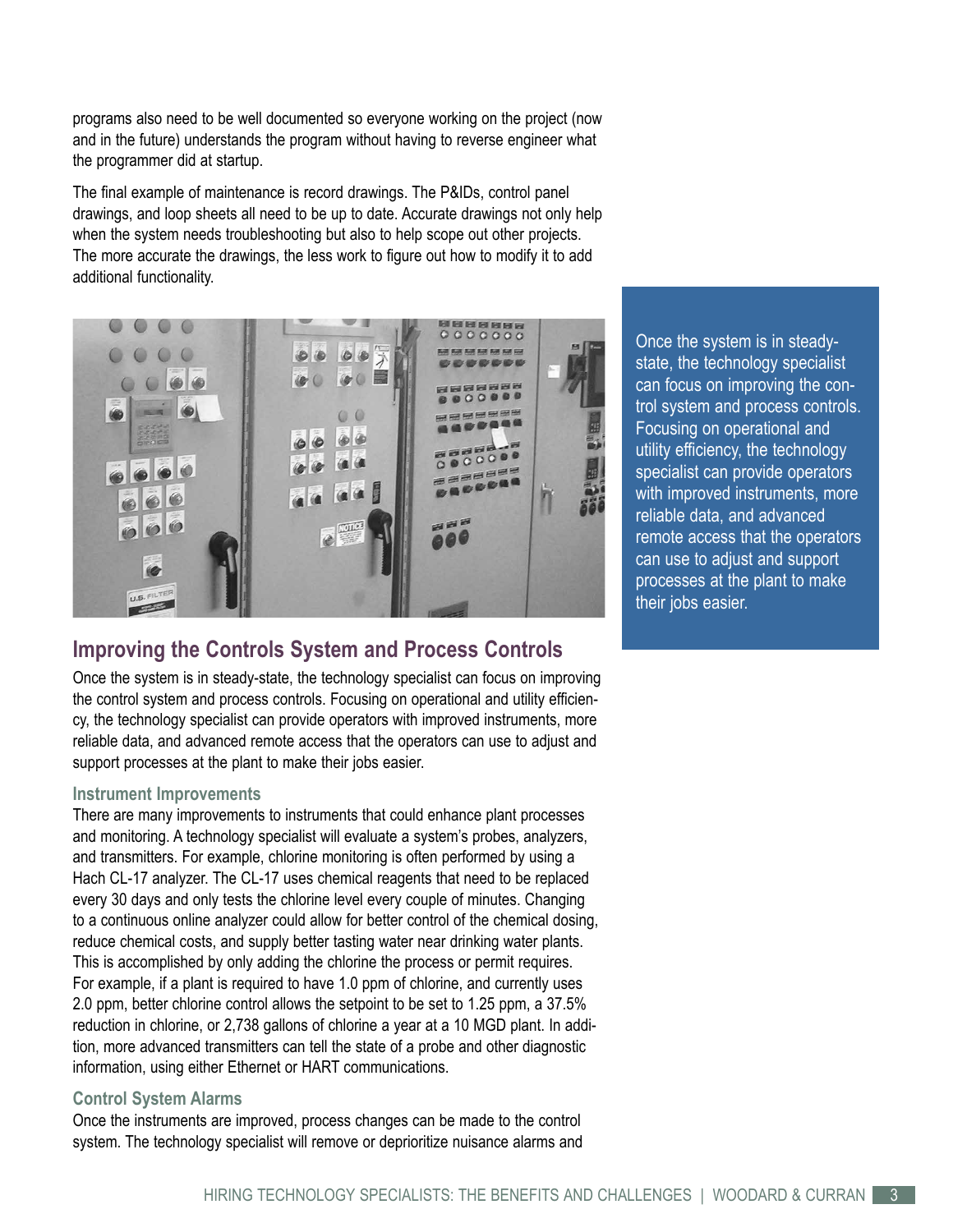adjust timers, as needed. Warning alarms give operators time to react to potentially serious problems before they become serious, but some alarms have timers that are too short and become nuisance alarms. Nuisance alarms cause operators to become apathetic to alarms, and the urgency is removed. The operator really wants to know when the fault condition is occurring.

#### **Reporting Improvements**

After alarming, the specialist will implement reporting improvements. Reports should be automated or limit the amount of human data entry required allowing operators to focus on other priorities such as preventive maintenance. For example, see the example below that demonstrates automated data using a PLC.

| <b>WWTP Turbidity Data (Plant Is Online)</b> |                               |             |          |          |
|----------------------------------------------|-------------------------------|-------------|----------|----------|
| Day of Month                                 | <b>Daily Turbidity Values</b> |             |          |          |
|                                              | (Based on 30 Minute Samples)  |             |          |          |
|                                              | 24 Hour                       |             | > .2     | $> .5$   |
|                                              | Average NTU                   | Maximum NTU | % of Day | % of Day |
| $\mathbf{1}$                                 | 0.083                         | 0.147       |          |          |
| $\overline{2}$                               | 0.093                         | 0.302       | 2%       |          |
| $\overline{\mathbf{3}}$                      | 0.08                          | 0.129       |          |          |
| $\overline{\mathbf{4}}$                      | 0.083                         | 0.125       |          |          |
| 5                                            | 0.089                         | 0.188       |          |          |
| $6\phantom{1}$                               | 0.083                         | 0.112       |          |          |
| $\overline{7}$                               | 0.095                         | 0.133       |          |          |
| 8                                            | 0.103                         | 0.149       |          |          |
| 9                                            | 0.111                         | 0.192       |          |          |
| 10                                           | 0.119                         | 0.192       |          |          |
| 11                                           | 0.12                          | 0.167       |          |          |
| 12                                           | 0.095                         | 0.273       | 2%       |          |
| 13                                           | 0.063                         | 0.094       |          |          |
| 14                                           | 0.051                         | 0.068       |          |          |
| 15                                           | 0.057                         | 0.078       |          |          |
| 16                                           | 0.057                         | 0.072       |          |          |
| 17                                           | 0.066                         | 0.345       | 2%       |          |
| 18                                           | 0.078                         | 0.514       | 2%       | 2%       |
| 19                                           | 0.073                         | 0.11        |          |          |
| 20                                           | 0.085                         | 0.223       | 2%       |          |
| 21                                           | 0.095                         | 0.131       |          |          |
|                                              |                               |             |          |          |
| <b>Monthly Turbidity Values</b>              |                               |             |          |          |
| <b>Minimum</b>                               | 0.051                         | 0.068       |          |          |
| <b>Maximum</b>                               | 0.122                         | 0.514       |          |          |
| <b>Average</b>                               | 0.083                         | 0.168       |          |          |

### **Example:**

A common report an operator would use is maximum turbidity in 15 minute intervals. While there is a graph that could tell the operator that information, it takes a lot of work gather and produce in a report. A Programmable Logic Controller (PLC), using historical data, could do the calculation automatically.

In the example at left from a plant in Southern California, the data automatically propagates the average and maximum turbidity in 30 minute intervals calculated in the PLC, only when the plant is actually producing effluent. The spreadsheet then calculates the percentage of days they exceeded the two recordable turbidity levels.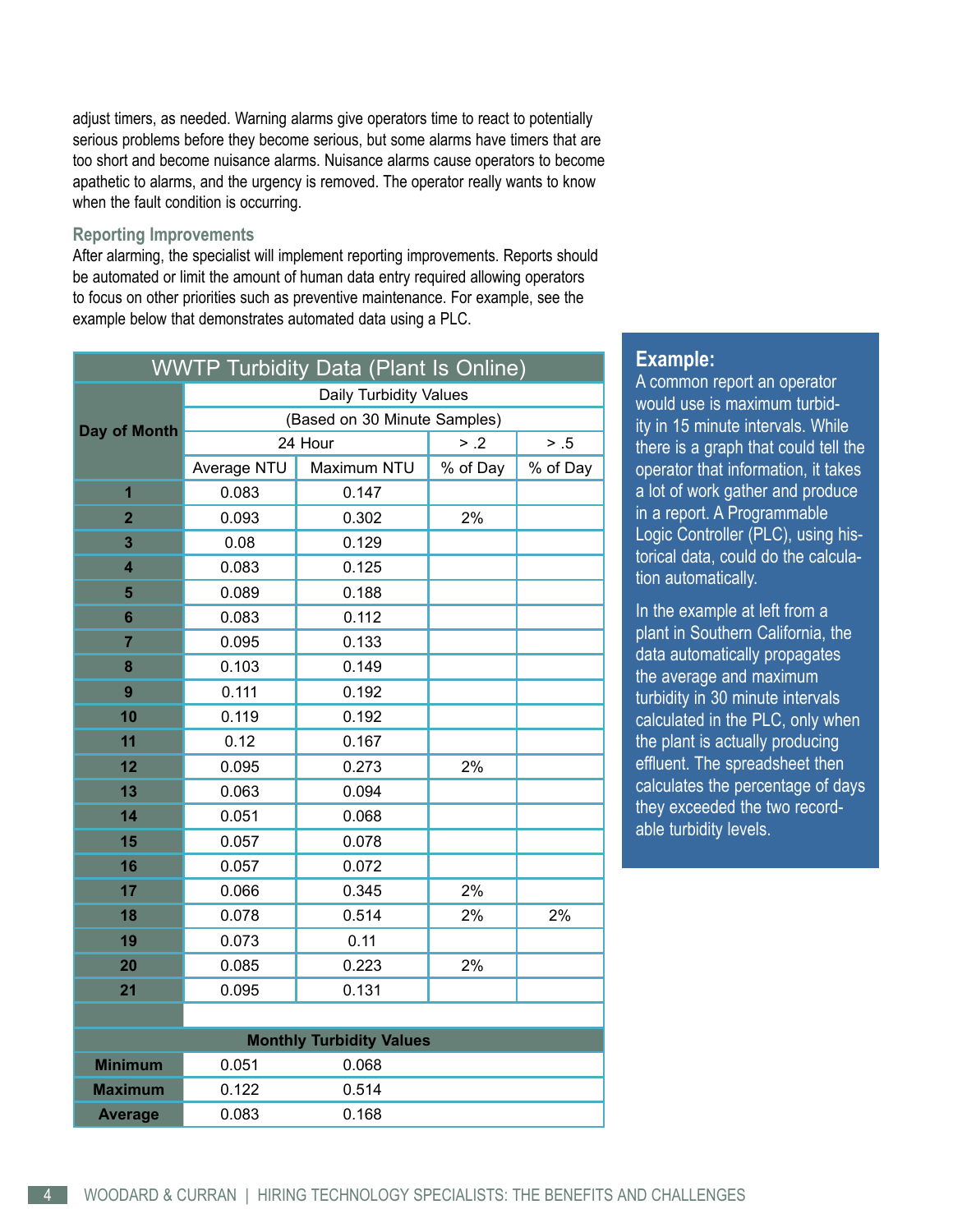#### **Remote Access**

Plant operations are also made easier by improving remote access. Adding remote access to a system can be simple and secure if done correctly. The main advantage of remote access is to support troubleshooting during unmanned shifts. If an alarm comes in, an initial assessment of the situation can be completed before driving to the site. Depending on the operator's trust of the system and the situation, the problem can usually be resolved remotely. This creates several opportunities to save money and to increase operator morale. Remote access is not solely for responding to alarms. For instance, an on-call operator would use remote access to check the system before going to sleep for the night. If the system is currently view-only, it could be changed to read/write control (and even better if the remote accessing computer could get directly onto the PLC to edit the code), giving the operator or specialist advanced remote capabilities.

Plant operators will want assurance that all remote activity is secure. Dialup access was the norm through 2008, but now new security measures and technology have made Internet access a secure and viable option. Two-form authentication, stronger password requirements, and robust encryption all improve the security of remote access to the SCADA system.

Many of these control system improvements cost less than a couple thousands of dollars in material but can have a substantial effect on operations.

#### **Process Adjustments**

Additional improvements to the system can be done through process adjustments, usually without any new instrumentation. PID loops control process based on feedback from the output and are one of the hardest things to control. PID loops in municipal applications are usually very slow; as such, it's difficult and time consuming to simulate or create all of the possible disturbances that could occur during the system startup. Tuning a PID loop can improve response time to a disturbance and also decrease cycling of the loop (the output looks like a sine wave when cycling). Generally, better tuned loops will decrease energy costs (e.g. running blowers slower for DO control) or decrease chemical costs (e.g. less caustic and/or acid in pH control or less chlorine in chlorine control). Feedback loops can be shortened by moving the sample point to a more representative, faster responding location or by changing the instrument to one that has a better response time.

Beyond PID loops, other process controls that can be improved are multiple pumps in parallel. If the pumps are on VFDs, there are a number of options. Does the operator want to minimize how many pumps are running; limit pump cycling on and off; or minimize the change in level in the tank the pumps are filling or emptying; or any combination of these? A technology specialist can control the tanks and program the pumps to run automatically to gain the best performance.

There are many opportunities to improve a plant's process and control. The technology specialist can automate and fix those annoyances that operators have—removing any need to run things in manual. The technology specialist can find ways to make complex systems easy to operate and troubleshoot. When operating optimally, the tuned system will save the plant chemical and energy costs. This continuous improvement means a gradual increase in operational efficiency as the plant ages the opposite of what occurs if the plant is neglected.

#### **Case Study: Chlorine pH Control Using PID Loops**

An operator wants to control effluent pH to 6.8. First, the pH value is read, and then the caustic dose is increased or decreased depending on the following: distance from the setpoint, how quickly it's approaching or deviating from the setpoint, and how long it's been away from the setpoint. This control loop controls the dosage of the chemical, not the pump speed. The pump speed should be proportional to the flow rate to ensure the dosage does not change simply by the increase or decrease in flow. The graph below shows pH operating flow paced with trim, and it shows how a change in flow does not affect the dosage, but does affect the pump speed.



Chlorine control, pH control, and DO control are some of the slowest loops in a plant. Some control systems do not even bother adjusting these based on their current values and run them solely proportional to the flow rate (or sometimes the level of the aeration basin for DO control).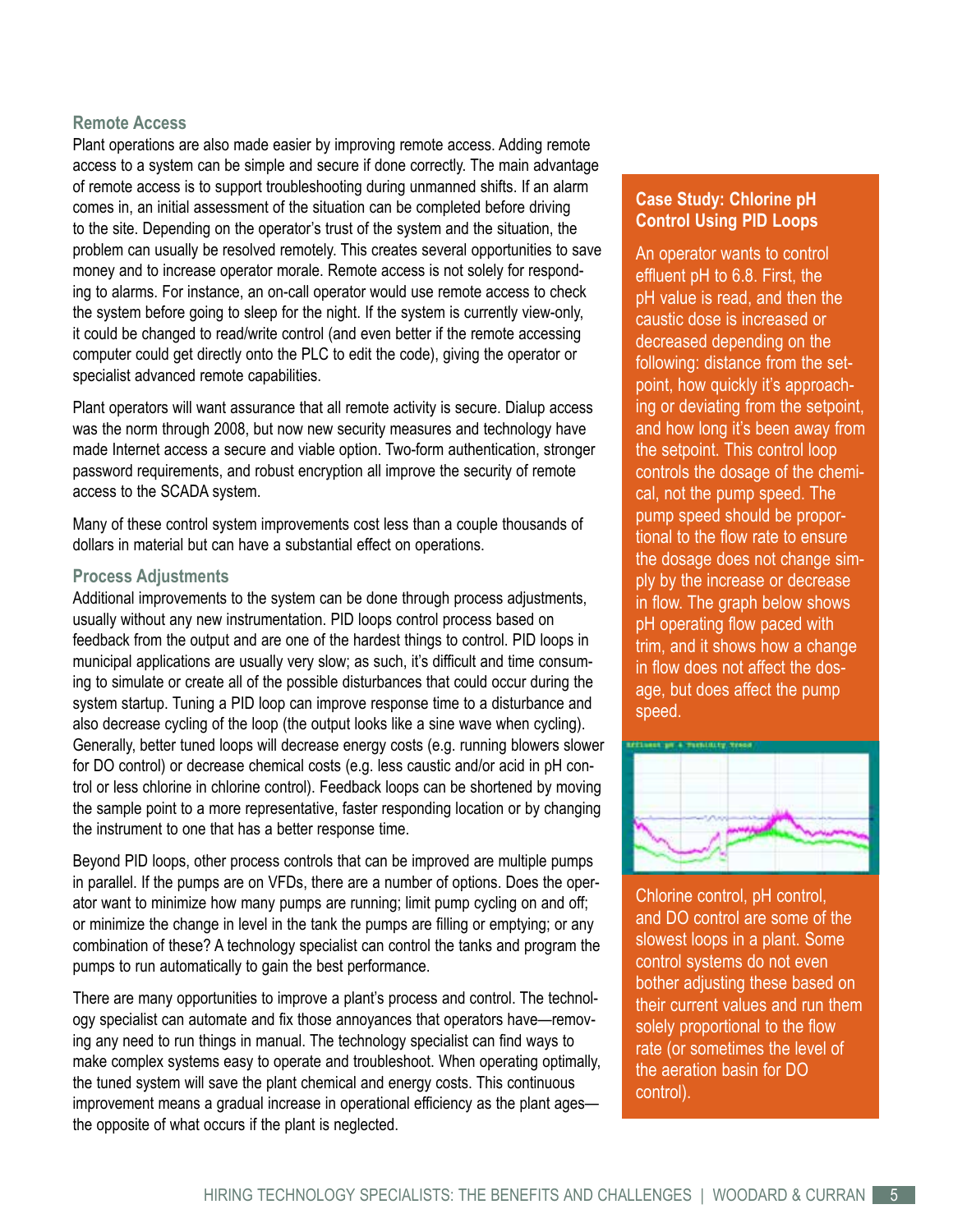# **Capital Planning and Execution**

A specialist can inform the plant when it's time to consider putting a capital project in a future budget, particularly if the plant is considering growing, adding operations to the control system, or simply replacing a large section of a control system that has become outdated and past its useful life. Sound capital planning requires an understanding of how upgrades and maintenance projects should be prioritized, estimated, and funded in upcoming years to keep the system up to date and able to handle future capacity and regulatory requirements. For example, if a control panel was left open in an H2S environment and most of the wire and the controller are damaged, it needs to be replaced immediately. On the other hand, if the goal is to tie in three new pump stations, this is a lower priority, and can be done when the budget permits. If a larger capital project is on the horizon, a technology specialist would help evaluate the control system and instrumentation for the project.

A technology specialist can not only plan a project, but depending on the skills of the technology specialist, the specialist can design the project, bid out the work, and then oversee building the system. The major advantage of the plant's technology specialist involvement is consistency. The program scheme will match the rest of the plant. Training and spare parts can be minimized if the new system uses similar instruments as the older system.

Improvements to the control system and instrumentation can be a black box to many municipalities. A technology specialist can open that box and find the best solutions. They will have insight into the optimal use of capital money and will steer capital projects in a direction that will not only move the plant forward, but keep it in line with the standards setup by the plant to ensure consistent and intuitive control.

# **HIRING A TECHNOLOGY SPECIALIST**

Sometimes referred to as a SCADA technician or an instrumentation and controls manager, the titles assigned to the technology specialist change based on the size of the plant and the specialist's role. Regardless of the title, this person supports technology at the plant. Filling that role is not an easy task.

The Get into Water! Project, an alliance of Colorado-based utilities with the goal of promoting employment in the water industry, issued a study called, "A Business Case: SCADA & Instrumentation ." The paper cites how many plants in Colorado have difficulty recruiting and retaining SCADA and Instrumentation/Control professionals and details the challenges of hiring and retaining someone who is knowledgeable in control systems. It also points to the difficulty of screening and hiring qualified professionals.

The problem is nationwide. However, it is clear that the benefits of hiring a technology specialist far outweigh the challenges of finding the right person for the job. The task begins with determining the scope of the position

# **Part or Full Time**

Should the technology specialist be a full-time position or part-time position? Hired or outsourced? If outsourced, an individual or a firm? There are a number of issues A technology specialist can not only plan a capital project, but depending on the skills of the technology specialist, the specialist can design the project, bid out the work, and then oversee building the system. The major advantage of the plant's technology specialist involvement is consistency.



Many municipal plants nationwide are having difficulty recruiting and retaining SCADA and Instrumentation/Control professionals. While it is difficult to screen, hire, and retain qualified professionals, it is clear that the benefits of hiring a technology specialist far outweigh the challenges of finding the right person for the job.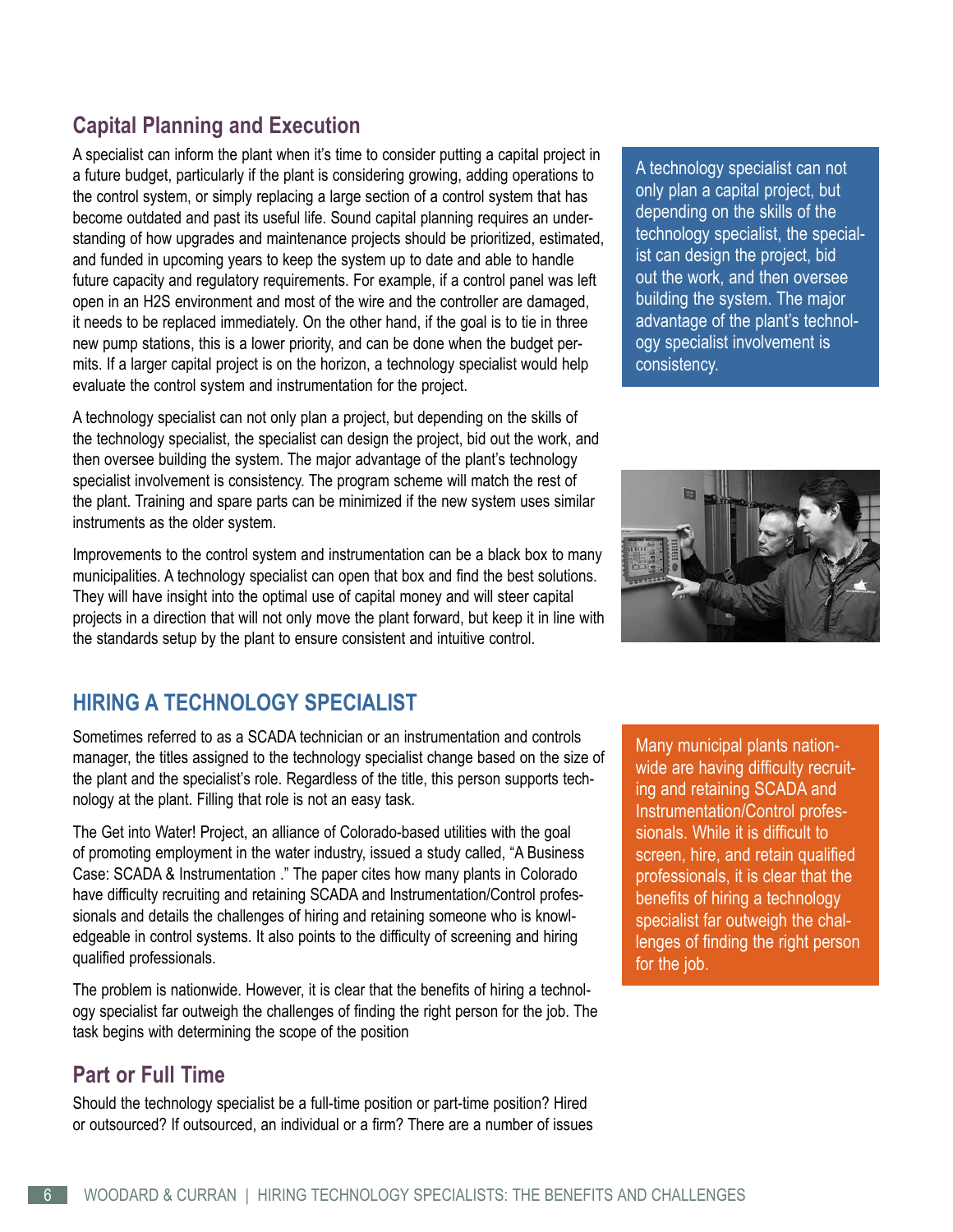to consider. Most facility operators begin with the question of whether or not the employee should be full time or part time.

Part-time positions can be flexible. A technology specialist could work part time at the water plant and part time at the wastewater plant or any combination of roles. The question generally centers on how much work is needed. Many day-to-day system maintenance and support tasks might be done just once or twice a week. The duties might adjust from month to month. Many plants require more work during some seasons, and others have full-time work during large projects. Some facilities might only need a full-time person when the plant is performing a shutdown for maintenance.

A part-time employee is hard to find to fill all the needs of a technology specialist, unless it is someone who is retiring and wants some additional work to augment his or her retirement benefits. The problem with part-time is three-fold. First, how will a part-time employee handle emergencies? If they are at another plant, can the specialist leave to handle your plant's issues? Second, there are always peaks and valleys of work required. Will a part-time employee have enough time to finish basic tasks? If a plant can't manage the flexibility, then it must look to fill the role with a full-time or outsourced technology specialist.

A full-time employee can prioritize what needs to be done, but a full-time employee's capacity might be excessive. Unless the full-time technology specialist is at a large facility or working for multiple plants, there may not be enough work on an annual basis to justify the cost.

Municipalities are also competing with the private sector for a limited pool of technology specialists. Many professionals with instrumentation and control skills are moving over to oil and gas or other private industries that pay better and have a clear promotional path. It's hard for a municipality to justify hiring and training a full- or part-time employee who will move to the private sector. Because of this, many facilities are considering outsourcing.

# **Outsourcing**

Outsourcing a technology specialist can have many advantages. It provides a facility with the opportunity to hire an expert in their system and current technology with the flexibility to be on call or on site as much as is needed.

The key to a successful technology specialist search is finding someone who understands both current trends and standard best practices. Technology implementation projects are focused on the future. Trends appear on the micro and macro level, and knowing both of these gives an added advantage. For example, Allen Bradley SLC processors are currently being priced out of the market. If the plant currently uses these processors, converting to the next generation of hardware would make spare and replacement parts easier to obtain and more affordable.

Diverse industry or regional experience can be helpful. Utility trends usually follow after manufacturing trends, so a specialist who knows about manufacturing and working inside industrial plants will have a deeper picture of the future of controls and alternative solutions brought from outside the utility industry. Furthermore, simply doing projects outside of the region can expand a specialist's understanding of control systems and technology. With this ideal in mind, it makes sense that there is a benefit to having a specialist engaged in capital projects and work at other plants.

# **Good Questions to Ask Before Hiring a Technology Specialist:**

## *Considering Part-Time*

• How will a part-time employee handle emergencies?

• If part-time and at another plant, can the specialist leave to handle your plant's issues?

• If there are peaks and valleys of work required, will a part-time employee have enough time to finish basic tasks during peaks? Too much time during lulls?

## *Considering Full-Time*

• Can you afford the training required for a new specialist or continuing education for an experienced specialist?

> • Is a full-time employee's capacity excessive?

• Is there enough work on an annual basis to justify the cost?

## *Considering Outsourcing*

• Are you more comfortable working with a firm or an individual to fill the outsourced technology specialist role?

• Do you need a single point of contact—an individual who is an expert in your system?

• During an emergency or when operators are on vacation, are there are others at the firm who could support the system when help is needed?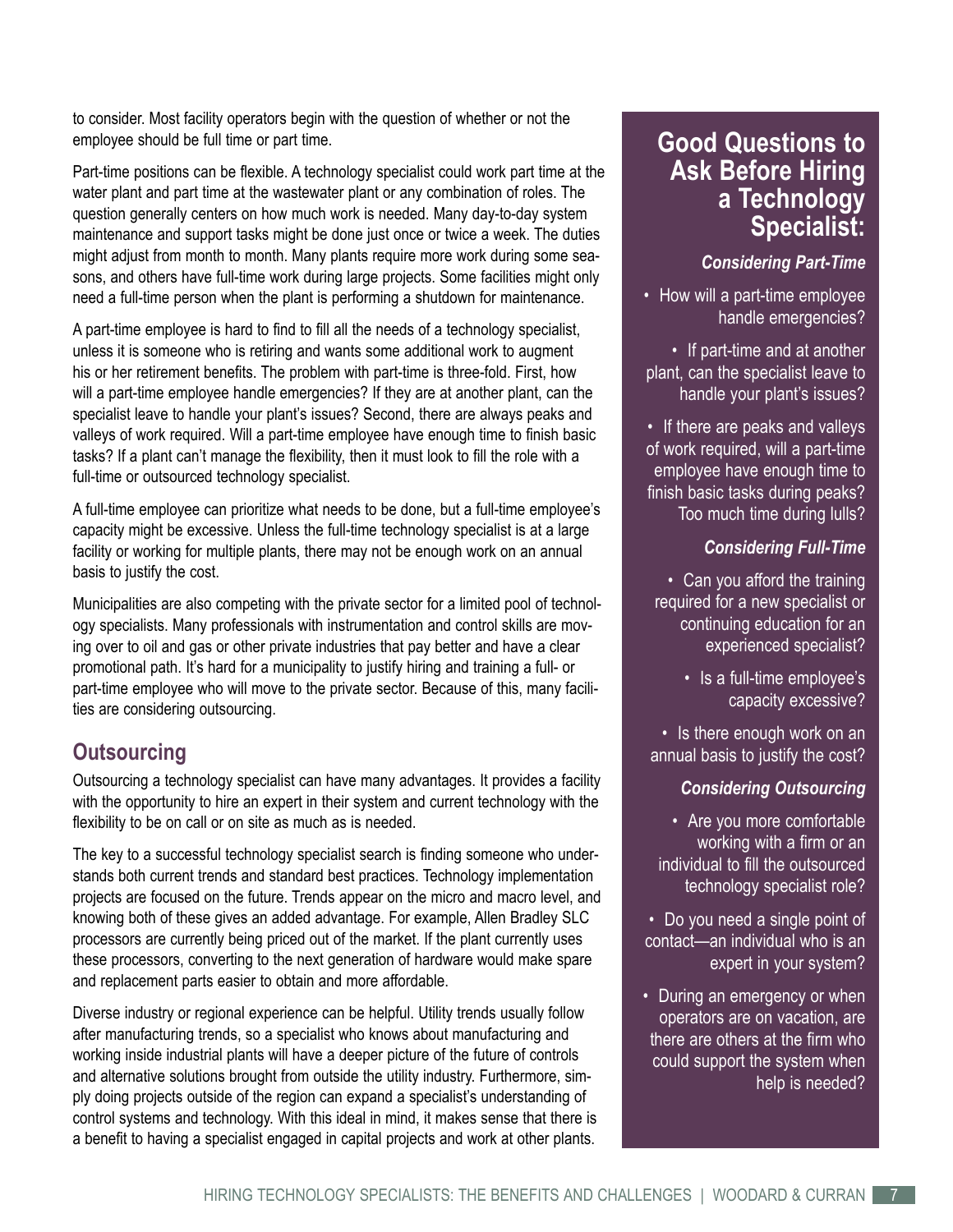If a new problem at the plant occurs, he or she might have seen it at another facility and know how to address the problem.

Whether outsourcing or hiring in house, it is important to have a dedicated person who knows the facility's system well. If a plant does not have a dedicated technology specialist and just calls someone to fix a problem, there is a learning curve every time someone new comes in (sometimes even from the same company) to provide support. Having a specific specialist dedicated to a facility will provide that individual with incentive to do preventative maintenance and keep the system operating well. It reflects favorably on his or her company and minimizes emergencies. This same performance incentive encourages the training of plant operators, as they are the first line of defense and would be able to fix many problems or perform routine tasks on their own. (Think of a technology specialist as the first person to call for tech support). The technology specialist should also know how to not overload and overcomplicate the system, with the understanding that the system needs to be operated when he or she is not on site.

#### **Outsourcing Leads to Cost Savings**

Another potential advantage of outsourcing is cost savings and flexibility. Cutting costs can start by having a specialist work only once a day. When there is a need to work more, the specialist can come in more often, but only as needed. Having an expert on site once a week could be much more useful than having a junior-level specialist all week.

Outsourcing can also save on capital costs. The learning curve to understand a plant's controls and instrumentation is already done. The specialist understands the design, budget, true costs, and realistic outcomes for a capital project.

Training a technology specialist is costly. Training in this field includes: PLC programming, instrument calibration, security, and communications. There is a steep and long learning curve for these skills. Training costs many hours of labor and the expense of classes. There is no guarantee that after training a specialist, an employee will not leave for the private sector. Having someone outsourced means this training is done at their own expense or by their own firm.

#### **Individual or Firm? Finding a Reliable Single Point of Contact**

Is it better to work with a firm or an individual to fill the outsourced technology specialist role? Best practice suggests that there should be a single point of contact—an individual who is an expert in your system—but having a firm behind the specialist has many advantages.

The first advantage is the flexibility of resources. If a plant has seasonal work, outsourcing to a firm can reduce underutilized or overutilized staffing issues. The buffering of staff can be moved to a third party. The plant then only pays the hours they need, when they need them. This means that if a plant needs one person once a week and the following month two people are needed full time for a week, this need can be met by the firm. Also, during an emergency, there are multiple people who can help out. If the point of contact is on vacation, there are others at the firm who could support the system when needed. An individual generally does not have the flexibility to adjust their schedule based on seasonal work, and when they are on vacation, a plant manager will need to find someone else from another firm to help in a pinch. That emergency support specialist from another firm will need to learn

Training a technology specialist is costly and includes many hours of labor and the expense of classes. There is no guarantee that after training a specialist, an employee will not leave for the private sector.

When a plant hires an outsourced technology specialist, this training is done at the specialist's own expense or by their own firm.



Is it better to work with a firm or an individual to fill the outsourced technology specialist role?

Best practice suggests that there should be a single point of contact—an individual who is an expert in your system—but having a firm behind the specialist has many advantages..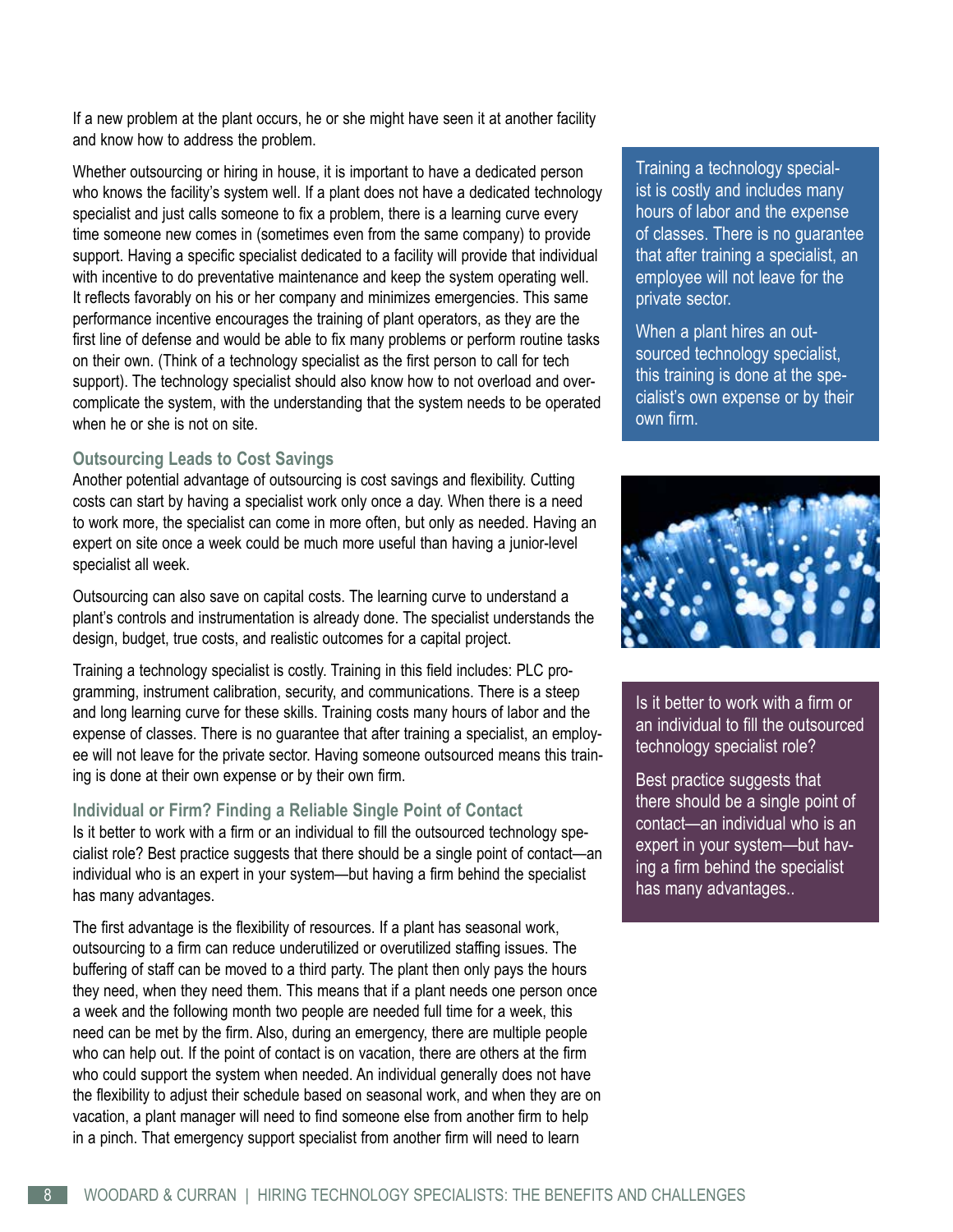the system before they can actually figure out what is wrong and how to fix it. Some technology specialists are also certified operators. This means that they can also help cover vacation, sick time, and maternity leave for operators as well as another technology specialist's vacations.

#### **24/7/365 Support**

The final advantage to outsourcing with a firm is 24/7/365 support. Many firms that have multiple specialists also have someone on call all day and night for emergencies. The on-call specialist can remotely connect to the system and support the operators as they try to resolve the problem. This gives the plant peace of mind that there is always someone to call if something happens.



hariton, MA - WWTP  $9/4/2009$  $\begin{tabular}{|c|c|c|c|c|} \hline {\bf PLANT} & {\bf CHEMICAL} & {\bf PLANT} & {\bf TRENDS} \\ \hline \textbf{OVERVEN} & \textbf{PACING} & \textbf{SUMMARY} & \textbf{TERDS} \\ \hline \end{tabular}$ **ALARM EQUALIZATION TANKS SLUDGE**<br>PUMPS **EQUALIZATION EQUALIZATION TANK #1 EQUALIZATION TANK #2 BLOWER #2** 8.1 FT  $4\bar{A}$  -FT 5.0 FT Lead OFF D  $\begin{array}{c} \text{DIVERSION 2}\\ \text{NORMAL} \end{array}$ Lead OFF Delay DIVERSION 2<br>NORMAL DIVERSION 2<br>NORMAL  $-4$ Remaining Min Output Speed 1 Output Speed to Drives PUMP 1A SPEED AP 2A SPEED TANK LEVEL SETPOINTS 45 50 55 TANK 2 TANK 3 HIGH ALM **CASO** FT **RACE** FT LEAD AL AG ON LEAD ALT **SELECTED** AG OFF LEAD SEL ALT SEL LEAD SEL 2,25 FI ALT SEL **LEAD ON** FAD SEI LEAD PUMP<br>MIN MAX 2.00 12 LEAD OFF PUMP<br>MAX MIN 1.75 FT MJA WO. OF FT READER 5 6.00 FT 7.15 FT 17.00 FT LOW ALM EHABLED EHABLED HE HH SO MM Lead Pump Alternate Time **Alternate** 

Municipalities are competing with the private sector for a limited pool of technology specialists.

The challenge is not only finding a qualified individual but finding the right balance between fulltime, part-time, or outsourced support.

The ideal specialist is a single point of contact, with a team of technology specialists behind him or her, to support a control system. The best of all worlds is someone who can keep a system up to date, while still working elsewhere to keep their hands in current technology and gather new ideas from other sites.

# **CONCLUSION**

In order to have a stable and continuously improved system, a technology specialist is needed to provide essential maintenance, implement efficiencies, and plan or manage upgrades. The ideal specialist is a single point of contact, with a team of technology specialists behind him or her, to support a control system. The best of all worlds is someone who can keep a system up to date, while still working elsewhere to keep their hands in current technology and gather new ideas from other sites. A facility should also have a backup plan to contact another team of specialists who can provide support if needed.

## Need help finding a qualified technology specialist?

## Woodard & Curran can help.

Contact us, and we can discuss the right plan for your operations.

> Find us online at www.woodardcurran.com.